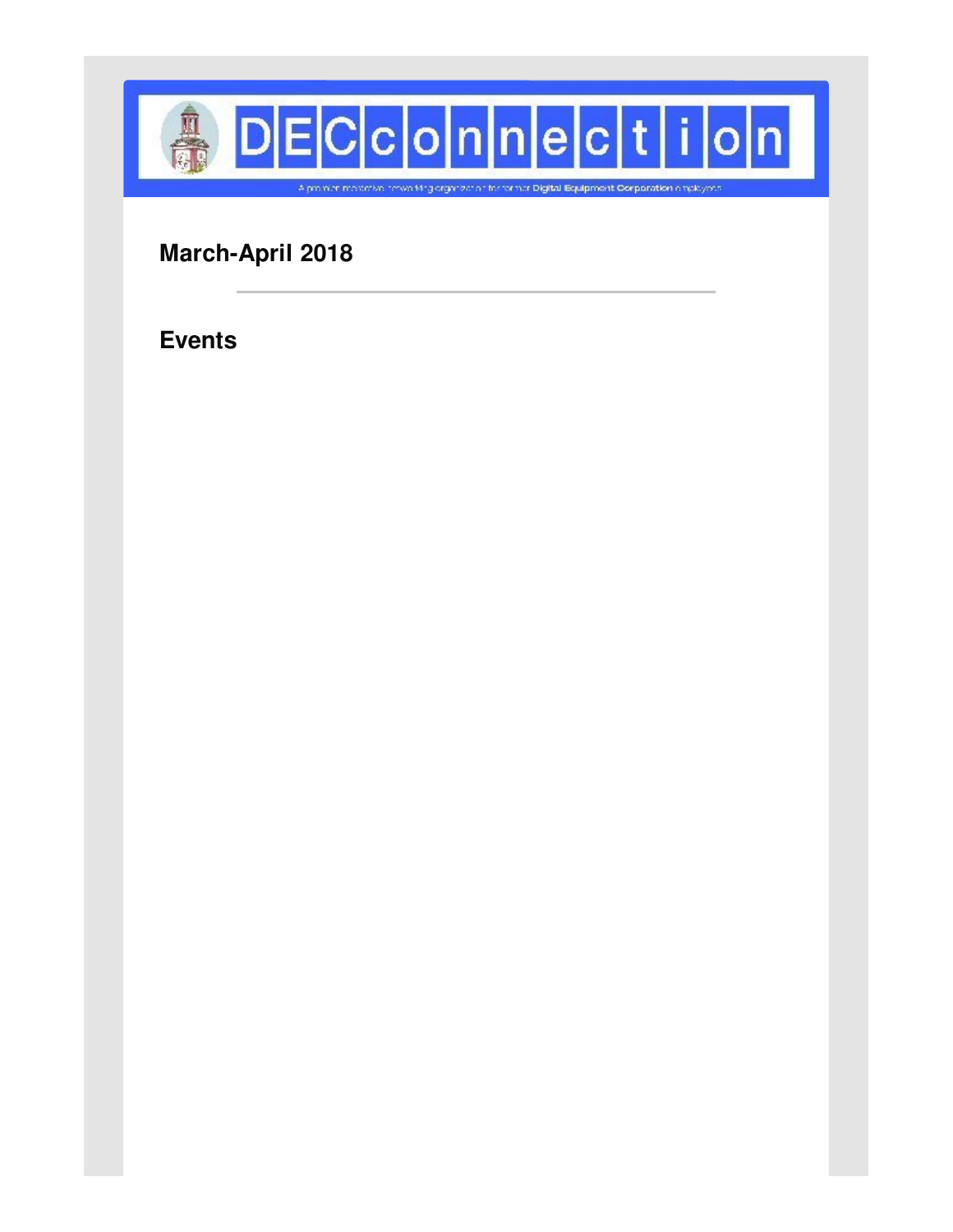### **SAVE-THE-DATES:**

\* Semi-annual Phoenix AZ Luncheon is Sat., April 7, 2018 at Santisi Brothers \* 16th annual DEC CXO reunion will be held on Thursday, April 26, 2018.



**The date of our next Maynard Mill get-together has been changed (from Friday** May 18) to Sunday, May 20, 2018 from 2 to 5 PM at the Battle Road Brew [House](http://www.battleroadbh.com/) behind the pond on Sudbury St. We apologize for any inconvenience but hope you'll be able to join us on Sunday afternoon.

We are arranging for Mini-Reunions: organize a group of at least 8 and reserve one or more tables by emailing us at info@decconnection.org with your name(s) and organization.

DEC Connection will provide some yummy appetizers (beef and brisket sliders, nacho bar, wings platter, smoked veggie crudites), and a DEC Connection logo umbrella as a gift to our paid-up members. All drinks and additional food are the \$ responsibility of the individual.

To help cover our minimum financial obligation to the Pub, we are selling advance tickets only for this event. \$5 for paid-up members, \$6 for non-members or guests. **Please purchase your ticket by Wed., April 25th** so we can get an accurate count of attendees ahead of the event for ordering gifts. We do have a firm limit on the number we can accommodate in our private area so sign up ASAP so you don't get closed out. If we don't fill up by April 25 we can take additional registrations until May 11th. No walk-ins or paying at the door.

[HERE](http://www.decconnection.org/tickets-MillPub-May18.php) IS THE LINK to buy your ticket.

HERE IS A LINK to JOIN DEC [Connection](http://www.decconnection.org/join-online.htm) if you aren't a paid-up member.

Of course, those who wish can stay for dinner to enjoy an extended reunion with Digital friends. Hope to see you at the Battle Road Brew House (GPS: 20 Sudbury Street, Maynard) on Sunday 20 May!

## **Digital and the Industry**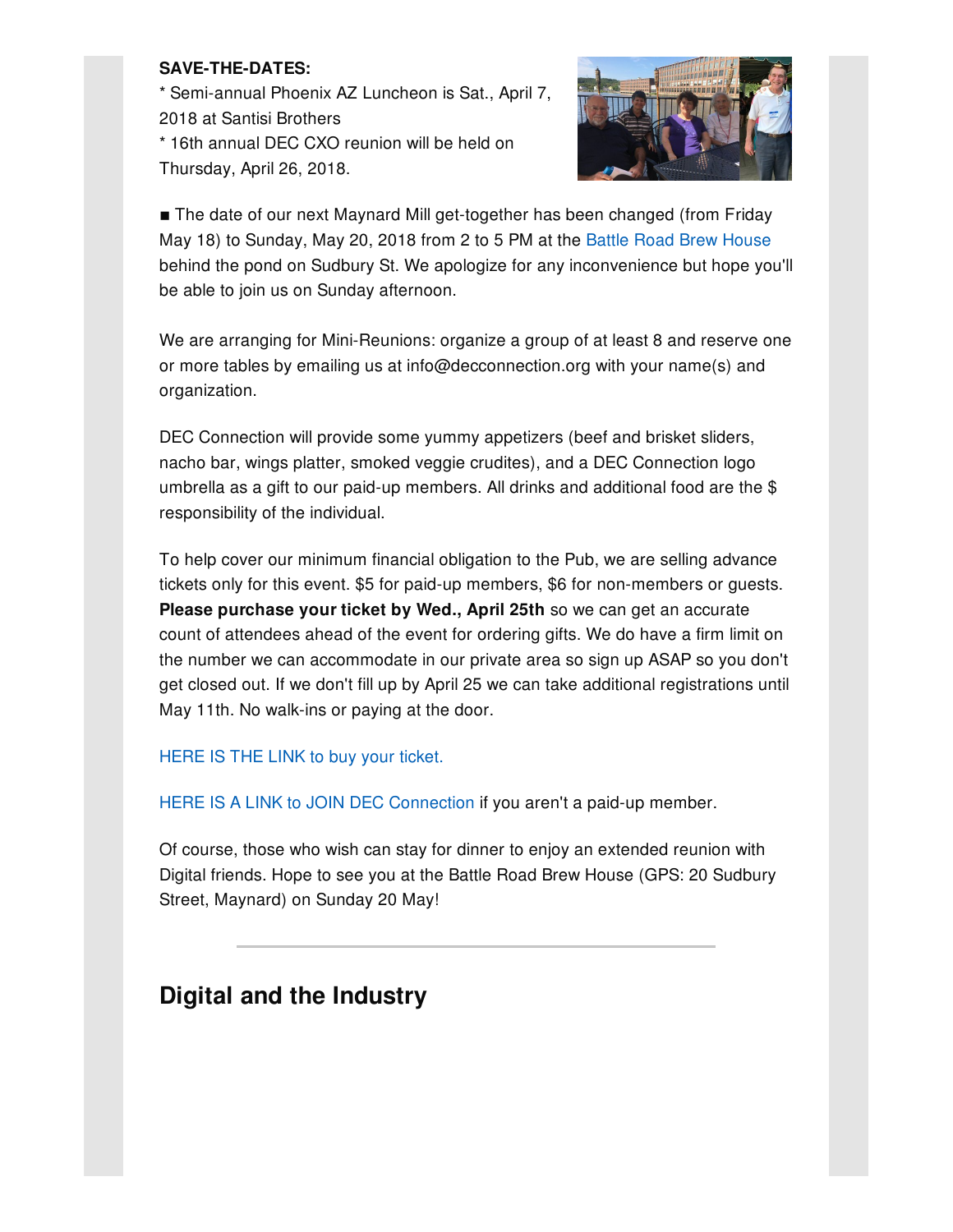#### **Metlife Auto/Home Dividends - Program under Scrutiny**

According to research performed by Steve Blume, a former Digital employee, Metlife may have missed paying Auto/Home dividends in the past 10 years to some policy holders. DEC Connection raised this issue and received a few member responses in past issues. This is recapped below by Steve and followed by news of a State investigation and a call to action.

"If you insure your home or cars with MetLife Auto & Home (Metropolitan Ins Co.) AND your are a current or retired employee of Digital Equipment or Hewlett Packard, you may qualify for an annual dividend program.

This program pays an annual dividend (a percentage of paid premiums) based on positive claim history for a given year. Some years like 2015, there were no dividends because of negative claim history. This program has been in place for many years, but the exact origin and dates are unknown at this time.

Feedback from an article in DEC Connection on this topic came from those who:

1. Currently are receiving annual dividends for their car and/or home insurance with MetLife.

2. Used to receive dividends, but have not for some number of years for unknown reasons.

3. Did not know the program existed, or thought it ended long ago.

In the past few months, Steve Blume has been working with the Attorney General's Office for the Commonwealth of Massachusetts. This office is in contact with the Metlife's legal team and has obtained the Metlife [Metpay] contract for DEC/HP from 2006. The Attorney General's Office has agreed to work this issue on behalf of DEC/HP retirees.

### CALL TO ACTION

If you are or have been a DEC retiree/employee and have been a Metlife/Metpay policyholders for Auto and/or Home Insurance since 2006 or later and have missed dividend payments in the last 10 years [except for policy year 2015] and would like to have your name added to the complaint that will be filed by Steve, send to info@decconnection.org your name, address and email and phone number.

If anyone has kept detailed records of the Auto and/or Home Insurance dividends received, please send a summary of dates and amounts received for Auto and/or Home to info@decconnection.org. Dates not received should be noted as well.

Thank you for your attention to this request.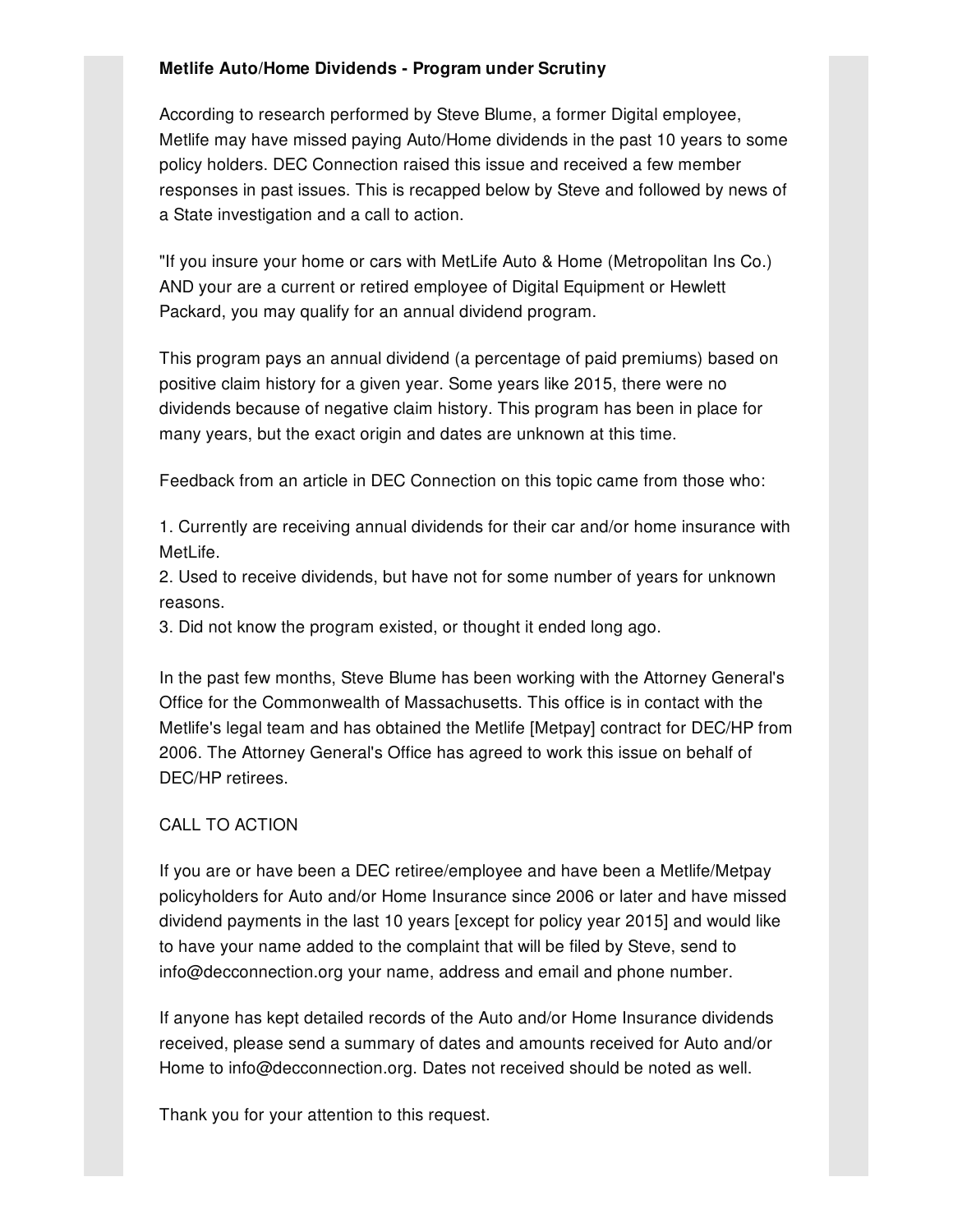# **DEC Connection Member News**

Welcome to our new and renewing members during February and March: Tom Austin (MA), Maria Plaza Bonsavage (GA), Rick Brimer (TX), Dave Chen (NH), Jerry Coffey (MA), Tom Colatosti (MA), Dave Denniston (CA), Eileen DerGurahian (MA), Bruce Dillingham (TN), Tim Gleason (CT), Fred Gould (NH), Karin Gremo (MA), Karen Hamilton (MA), Scott Evans Harker (NH), Ron Hatfield (FL), Barrie Hunter (MA), James S. Montague, Sr. (MA), Jack Moore (MA), Helen Nayar (MA), Barry Rosen (MA), Margaret Nouriel Stashluk (NH), Steve Wells (NH), Bob Welzel (NJ), and Geraldine Wetzell (VT).



Please RENEW your membership if you're due members check the Member Service Center (instructions below). Other readers, if you are enjoying our e-newsletters please consider joining and sending in a brief update on your activities for our newsletter. Here is how to join or renew:

### **Membership Renewal Procedure**

• Click link to see if your membership is current in our [Member](http://www.decconnection.org/msclogin.php) Service Center and pay online with a credit card. If you have paid dues since 2010 you will be there use the email address we have on file - no leading or trailing spaces - email ava@decconnection.org for help.

• You can also join us (or renew) at Join the DEC [Connection](http://www.decconnection.org/join-online.htm) online!

• You can send personal checks made out to DEC Connection to Nancy Kilty, 33 Forest St. Unit 416, Lexington MA 02421.

• If you prefer to use your PayPal account directly (not via our website), use our payment address: registrations@decconnection.org - do NOT use any Board member's personal email address.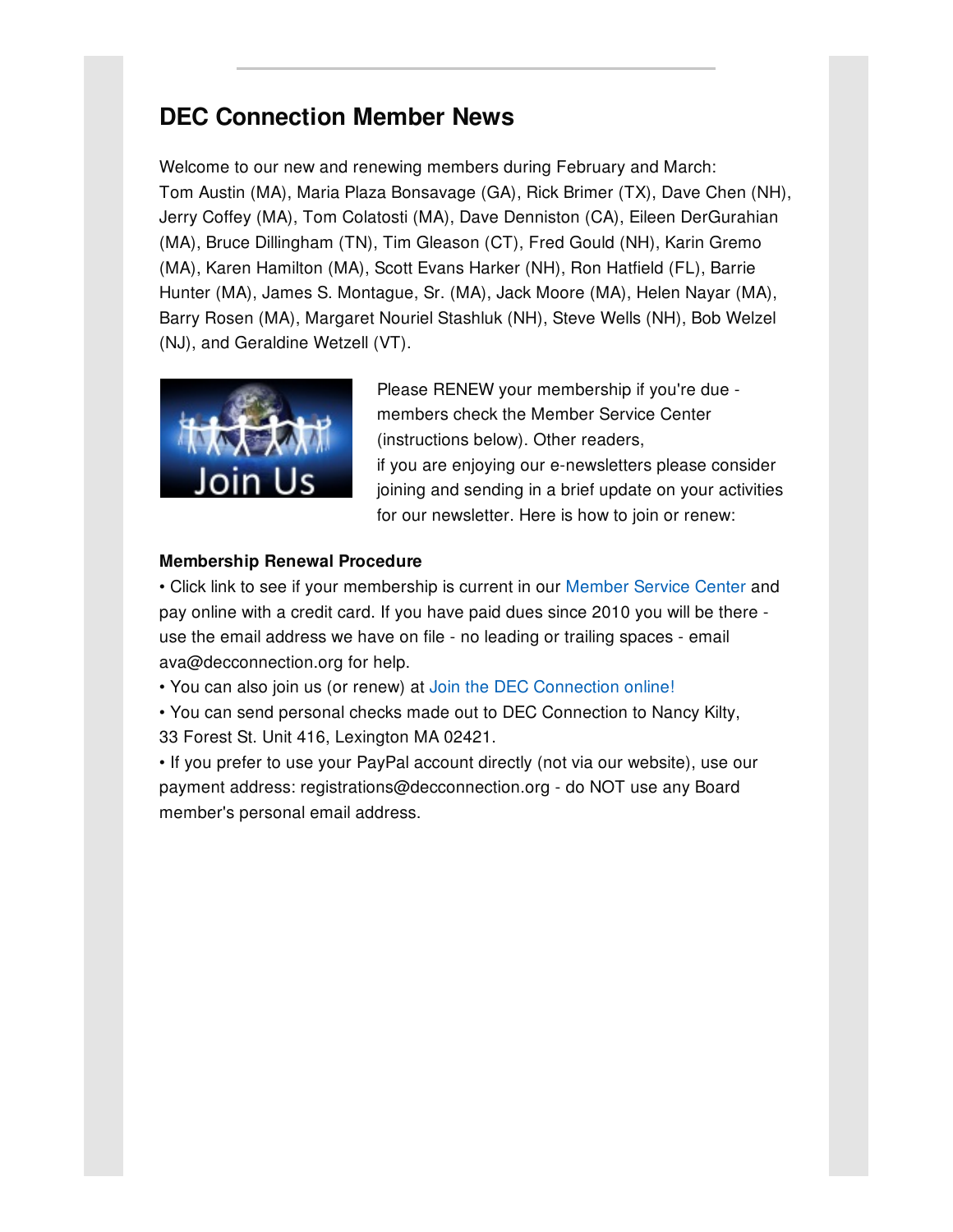**Member Newsbytes:** please send yours to info@decconnection.org - 2-3 lines telling members about your activities since Digital.

**Example: Rick Brimer** is celebrating his third year as President of the Bull Creek Foundation, after retiring from Dell as a Sales Manager. Rick left Digital in 1995 after 13 years in Software Services, the last five as Manager of Software Services in Austin, Texas. rickb921@aol.com

**Example 2009** Steve Wells has worked with AIPMM<sup>\*</sup> since 2009 to develop the AIPMM Phase Review Process (PRP), a direct descendent of the DIGITAL PRP. He encourages former DIGITAL product managers familiar with the DIGITAL PRP to help promote the benefits of using the AIPMM PRP in developing and improving product outcomes. Users of the DIGITAL PRP will be best able to extol its virtues and avoid its pitfalls. Please check out his LinkedIn profile here:

<https://www.linkedin.com/in/stevewellsnh/> and contact Steve.WellsNH@gmail.com to help promote this lasting DIGITAL legacy thru consulting opportunities. He needs additional resources to get the word out.

■ AIPMM stands for the Association of International Product Marketing and Management. AIPMM is to Product Management what PMI is to Project Management.

#### **Sad News Department**

We unfortunately have several deaths of former Digital employees to report. Our condolences to friends and families of: Donald J. Alusic, 75, Amherst NH, 2 Oct 2017 Bruce D. Bolduc, 70, Leominster MA, 27 Jan 2018 Allen Clark, 77, Colorado Springs/Melbourne FL, 10 Mar 2018 Norman H. Douglas, 78, Chelmsford MA, 13 Jan 2018 Jeffrey L. Doyle, 55, Holden MA, 12 Feb 2017 Joseph M. Meany, Jr., 78, Marlborough MA, 10 Feb 2018 Warren Sander, 59, Marlboro MA/Collierville TN, 13 Jan 2018 Gilles P. Tardif, 83, Sarasota FL, 20 Feb 2018

Details are on our [Memorial](http://www.decconnection.org/memorials.htm) Page.

### **Website [Features](http://www.decconnection.org) and Updates**

■ Where to Donate your Digital [Equipment](http://www.decconnection.org/DECdonations.htm) gear